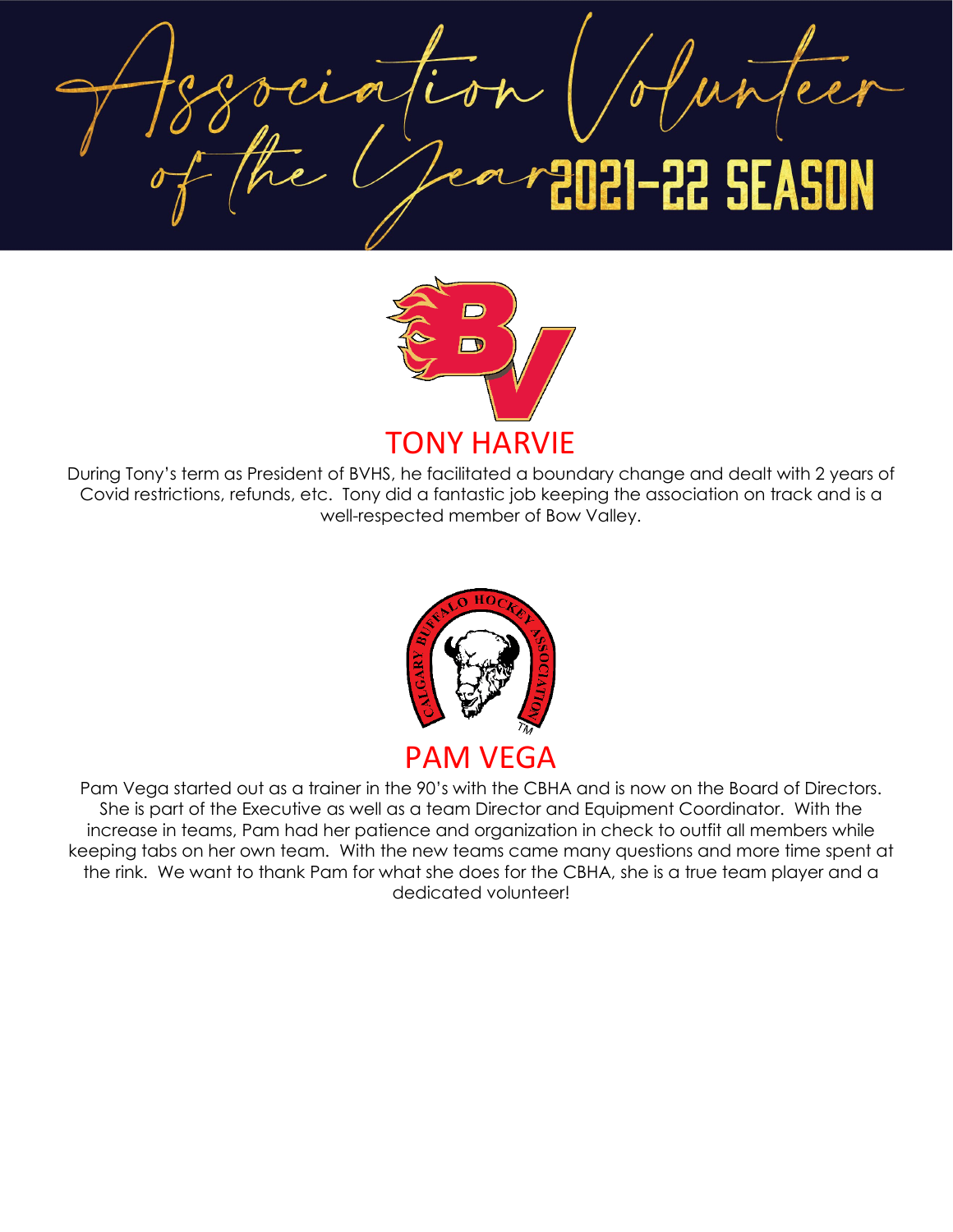22 SEASO



# CLAUDIA DOUGLAS

It has been a pleasure for our Board of Directors and our Administrator to work with Claudia for the 21/22 season! Claudia is a champion for our association and our hockey community. She is a positive contributor on our social media and in our managers TeamSnap chat. When our equipment room opened to give jerseys away, she jumped right in line to get jerseys for all of her team parents to wear at games!

The manager's job is not always an easy one and this season our managers were given an extra challenge when asked to learn, implement, and follow the new Covid Protocol. Claudia was diligent in making sure her team was following the protocol safety and doing everything they could to keep the kids on the ice!

The glowing nominations we received for Claudia showcase the positive impact she had on her team this season:

- Claudia has gone over the top with her communication to the team, her commitment to providing the team with the best season and experiences she could create and her unwavering support to helping out our fellow teammate after going through a tragic experience.
- Claudia often checks in with our families individually to see how they are doing when she knows there are personal family struggles occurring or when players have been stuck at home due to quarantine requirements. Claudia has been friendly, personable and supportive towards all the players and family members throughout the season.
- I don't think I could fully write out how she has continued to be the backbone of our team over the last 7 months. She has always ensured the kids had what they needed, created memories that will stick with us forever as a family and as a team and cultivated a group of families who are supportive, helpful and caring toward one another.
- Claudia Douglas has been truly amazing, a great person to get to know and I am very thankful she agreed to be our Team Manager.
- I can not speak enough about Claudia Douglas as the U9 3 Gold as the most outstanding team manger we've ever had. She has done the most amazing job representing Blackfoot and helping lead and take care of every family on our team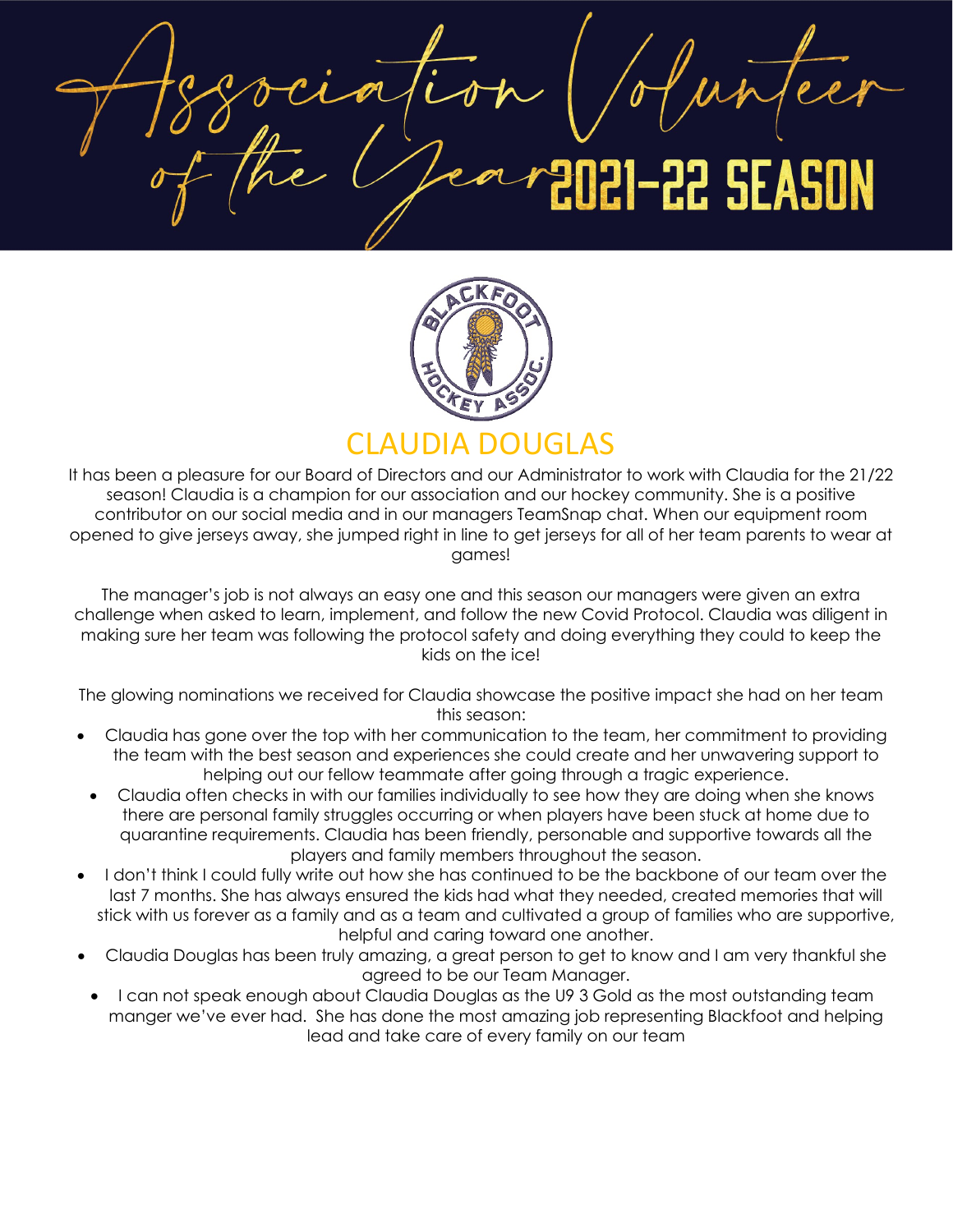22 SEASON



### JODIE BALDWIN

Jodie has been a member of our Board for two years, and before that she was an Age Group Coordinator, Tournament Coordinator, Manager, you name it. She was incredible this year, overseeing practically all off-ice operations for 50+ Community teams while also juggling volunteers, special events, equipment, apparel and now hosting the U13 Female B Provincials



The Crowfoot Board of Directors is pleased to announce that our volunteer of the year for the 2021/22 season is *Chris Hall*. Chris has a dedication and commitment towards Crowfoot that is outstanding and multi-faceted. In the last five seasons he has been instrumental as an Age Division Coordinator for our Bantam/Midget/U18 teams. His leadership during the Evaluation process then extends to reffing and mentoring young referees for this and any age group as needed. He is Crowfoot Hockey's IT expert who oversees daily operations and runs our virtual AGMs. He created an internal live stream video system for CMHA during the 2021 Evaluations as we managed COVID restrictions. His coaching resume is also extensive. From a 2010 start in Timbits, he has coached his three boys at every age division, rostered 19 times. Thank you Chris for all that you put into Crowfoot Minor Hockey, you are appreciated.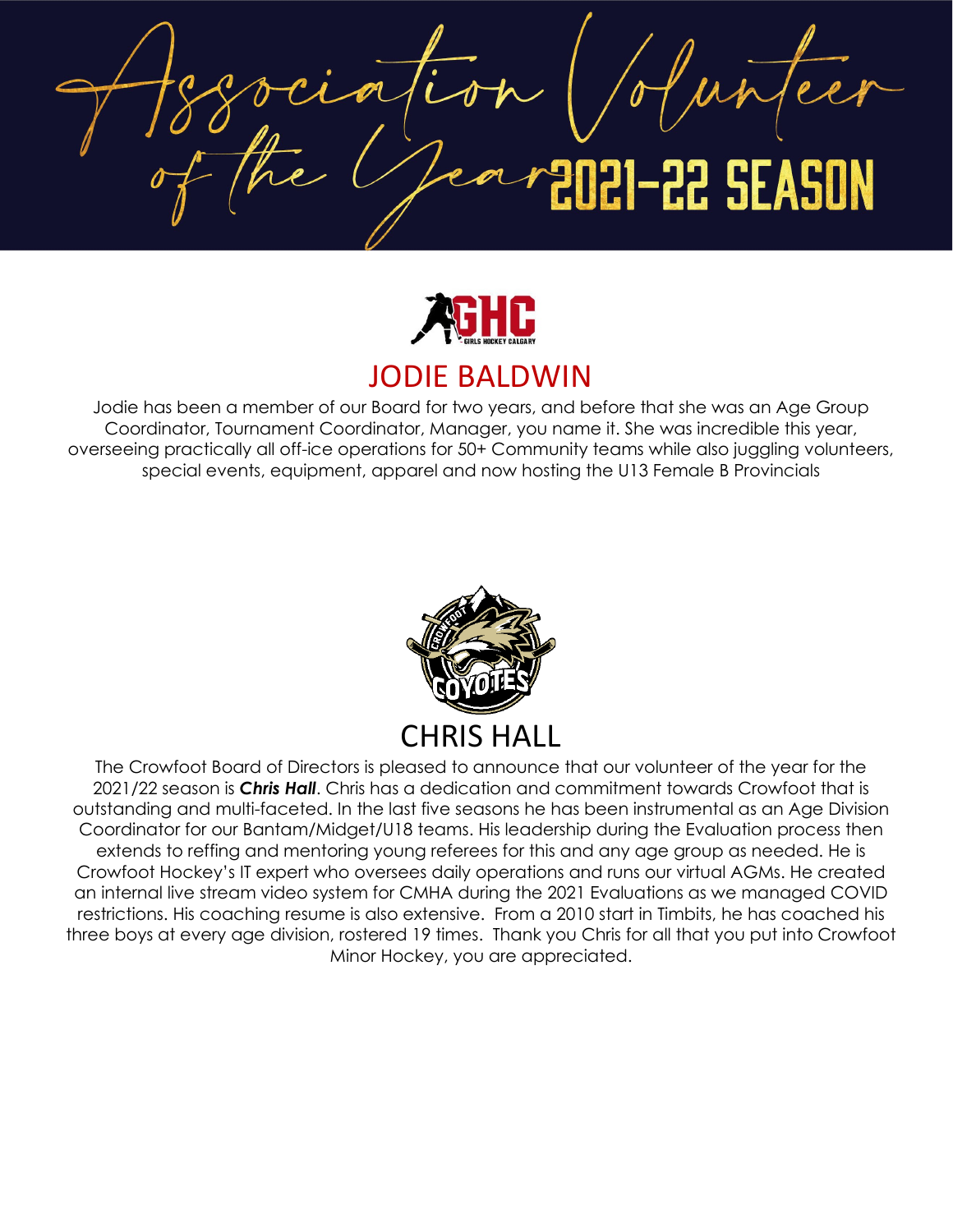22 SEASO



The Glenlake Minor Hockey Club is proud to nominate Tara Holmes as the Hockey Calgary Volunteer of the Year for the 2021-2022 season.

Tara came onto our board in 2019 with a focus on health and safety. She was instrumental in setting up and communicating the concussion presentation by Dr. Adam Kirton, throughout our organization.

As we began planning for the 2021-2022 hockey season, it was agreed that our goal was to give the kids as normal a season as possible. A huge part of making that happen was accomplished by Tara. It has been Tara's tireless efforts leading up to and throughout the season, at times under extremely tight deadlines, that were instrumental in helping us accomplish this goal. Tara worked closely with Hockey Calgary, our executive, administration, and membership to understand, implement and execute policies, regarding an often-polarizing topic, that helped the children have a great year. She was in constant communication with our parents, coaches and managers, other associations, and Hockey Calgary to ensure that information and clarification was provided on a timely basis.

We are grateful for Tara's contributions to Hockey in 2021-2022 and reiterate our desire to acknowledge her as the Hockey Calgary Volunteer of the Year.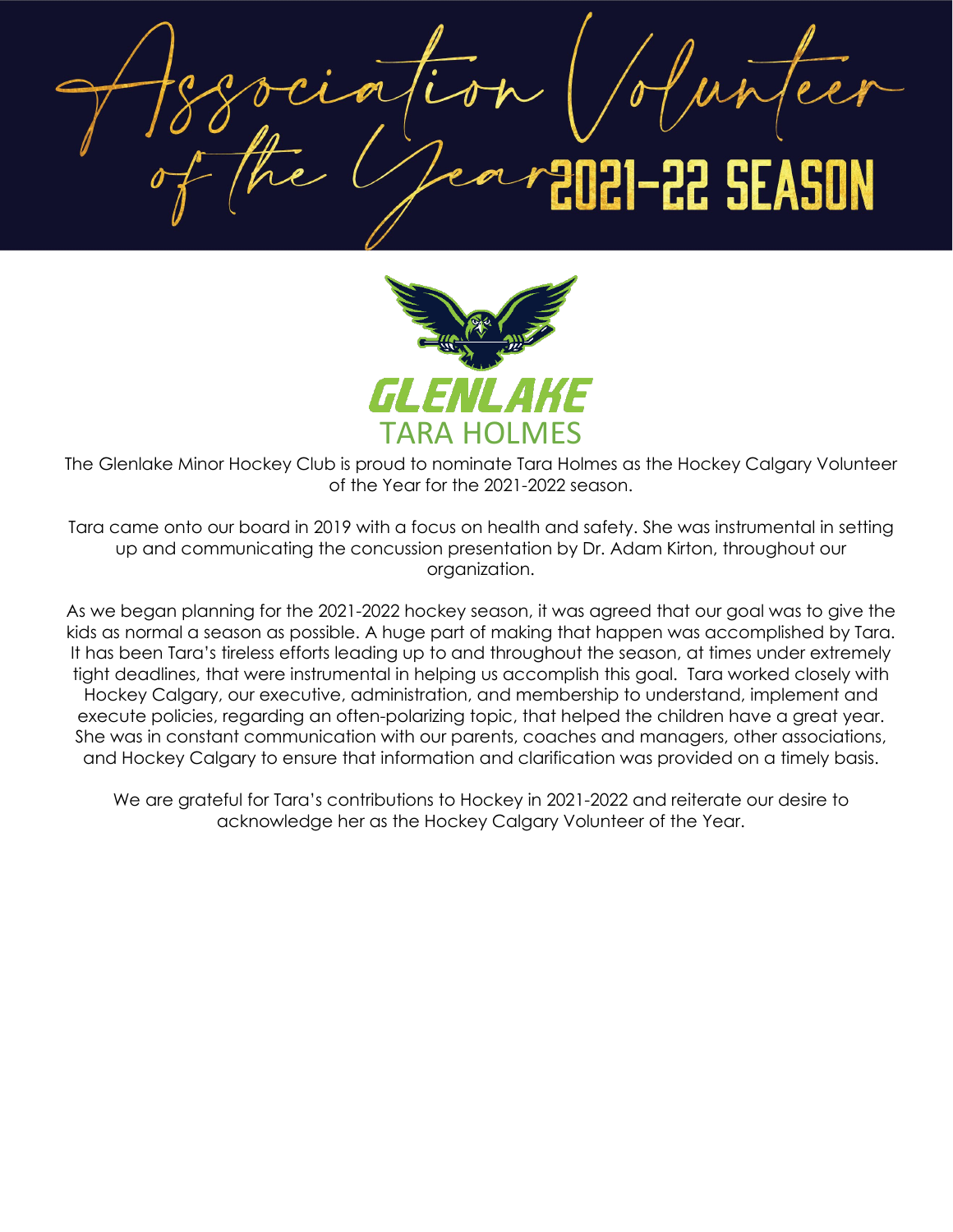**22 SEASON** 



Julie has been an integral volunteer for the NWCAA this season. Her commitment to the sport and players does not go unnoticed. Julie's passion for helping others and respectful demeanor have left lasting impressions on those she has supported this season.



Marco Colonna has been a long-time member of the BRBHA Board of Directors and has volunteered in various positions at Bow River since his two boys started playing hockey. Over the past several years, Marco has been the only Board member who has actively gone out and sought large sponsorship deals for Bow River. He has pitched a partnership with Bow River to numerous local businesses and successfully obtained a local storage facility contract. His efforts have saved Bow River thousands of dollars. Marco has spent countless hours volunteering with goalie evaluations and committees. Marco helped coordinate in-person and ultimately virtual goalie coach and player training last season. He has helped arrange goalie summer camps and inseason clinics. Marco has volunteered his time to oversee our Bow River jerseys. Almost every year, it seems, Marco has some new and exciting ideas for the jerseys. The logos we currently wear are entirely the result of Marco's efforts. The younger Bow River kids won't know this, but there has been a long-standing tradition of some U18 teams purchasing a 3rd jersey. Every year Marco has come up with some new look for these jerseys.

Marco helped source a volunteer coach who has come into Bow River and taken on a head coach role with our U18 BC1 team for the past several seasons. In addition, this past season, we struggled to find a parent willing/able to step up for one of our U11 teams, and Marco went out and tracked down another volunteer who has come into Bow River to HC the team. Marco has actively helped create a Bow River volunteer spirit legacy even from individuals who previously had no Bow River connections.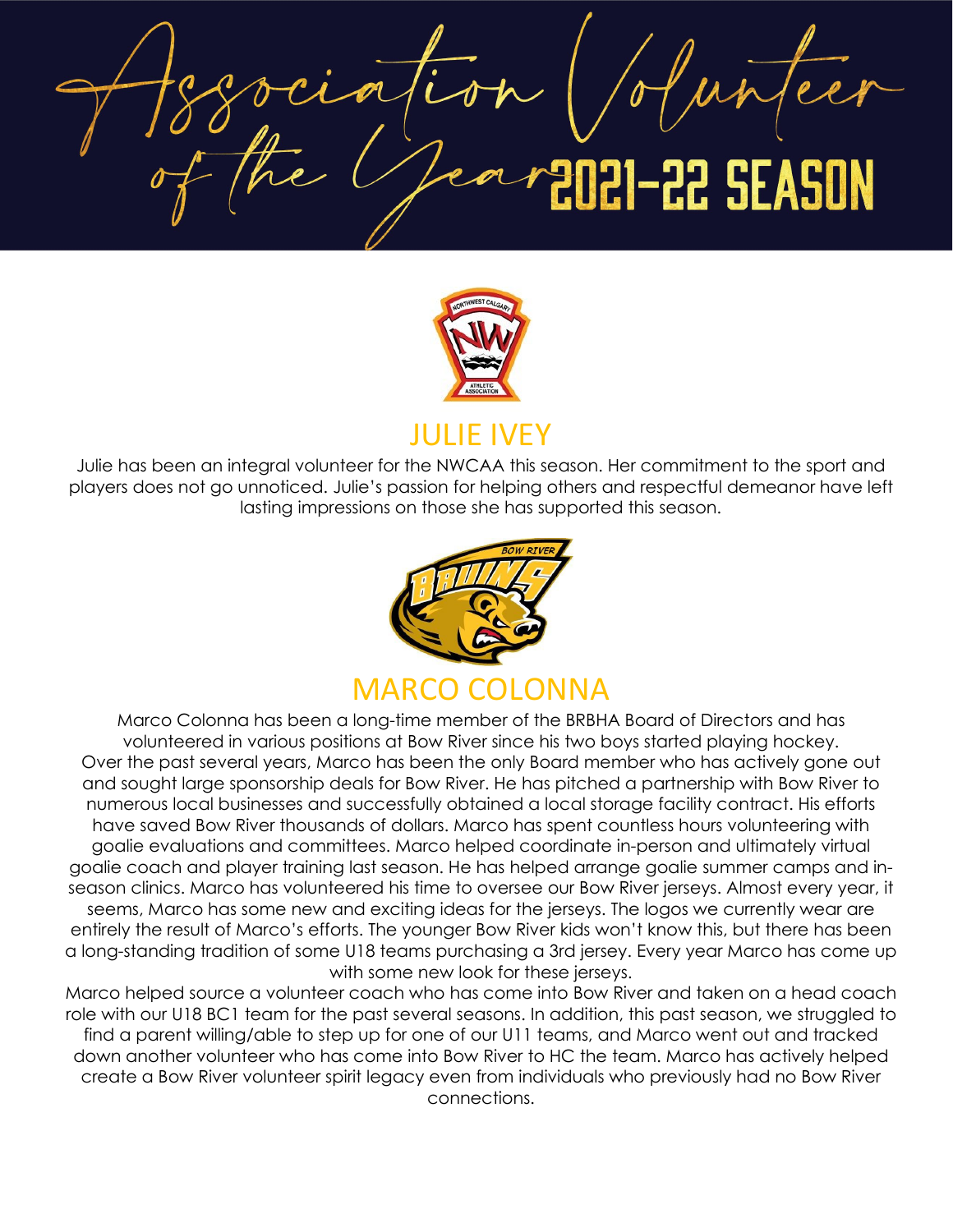

Knights Hockey Club would like to nominate Bruce Swan for the Hockey Calgary 2021-22 Volunteer of the year. Bruce Swan is the Vice President On Ice at Knights Hockey Club. Bruce has volunteered in minor hockey in various roles for over the past 15 years such as, Head Coach, Assistant Coach, Age Group Coordinator, Director, VP and President. Throughout this season Bruce has gone above and beyond what is expected of a volunteer. Starting back in late August prior to the season starting Bruce helped to coordinate and attended the KHC Development Camps and U11 Pathway Skates. Bruce played a huge part in implementing guidelines to provide a Covid-19 safe environment for our players, coaches and volunteers during evaluations and moving into the regular season. Moving in September there wasn't a day you didn't see Bruce at the rink. Bruce was a huge part of the KHC Evaluation process for all age groups from U7-U18. It wasn't uncommon for Bruce to be at the rink 7 days a week and for at least 18 hours a day on the weekends until evaluations were completed for all age groups.

Even though Bruce has no children left playing in community hockey, not only is he on the KHC Board of Directors, he volunteered to head coach one of our U15 teams as nobody would step up. This speaks volumes of his dedication to the players and to Knights HC. People seem to forget community hockey requires numerous volunteers in order for the association and teams to have success. Bruce is always more than willing to help out whether it be for a player, team or the association. Throughout the season, every time KHC hosted an event be it the Snack Drive, Veterans Food Bank Drive, Stand Up Speak Out Feature Games, EMHW and play-offs, you could be guaranteed you would see Bruce at the rink cheering on the Knights!!! When it comes to Mental Health wellness, it was very important to Bruce that we offer support to the coaches, players and their families. Bruce made it his mission to ensure we hosted webinars for our coaches and families on how to deal with mental health wellness, players with ADHD and other conditions. Once again, above and beyond what is expected of a volunteer. KHC is so lucky to have Bruce Swan. Every association needs more people like Bruce!!!.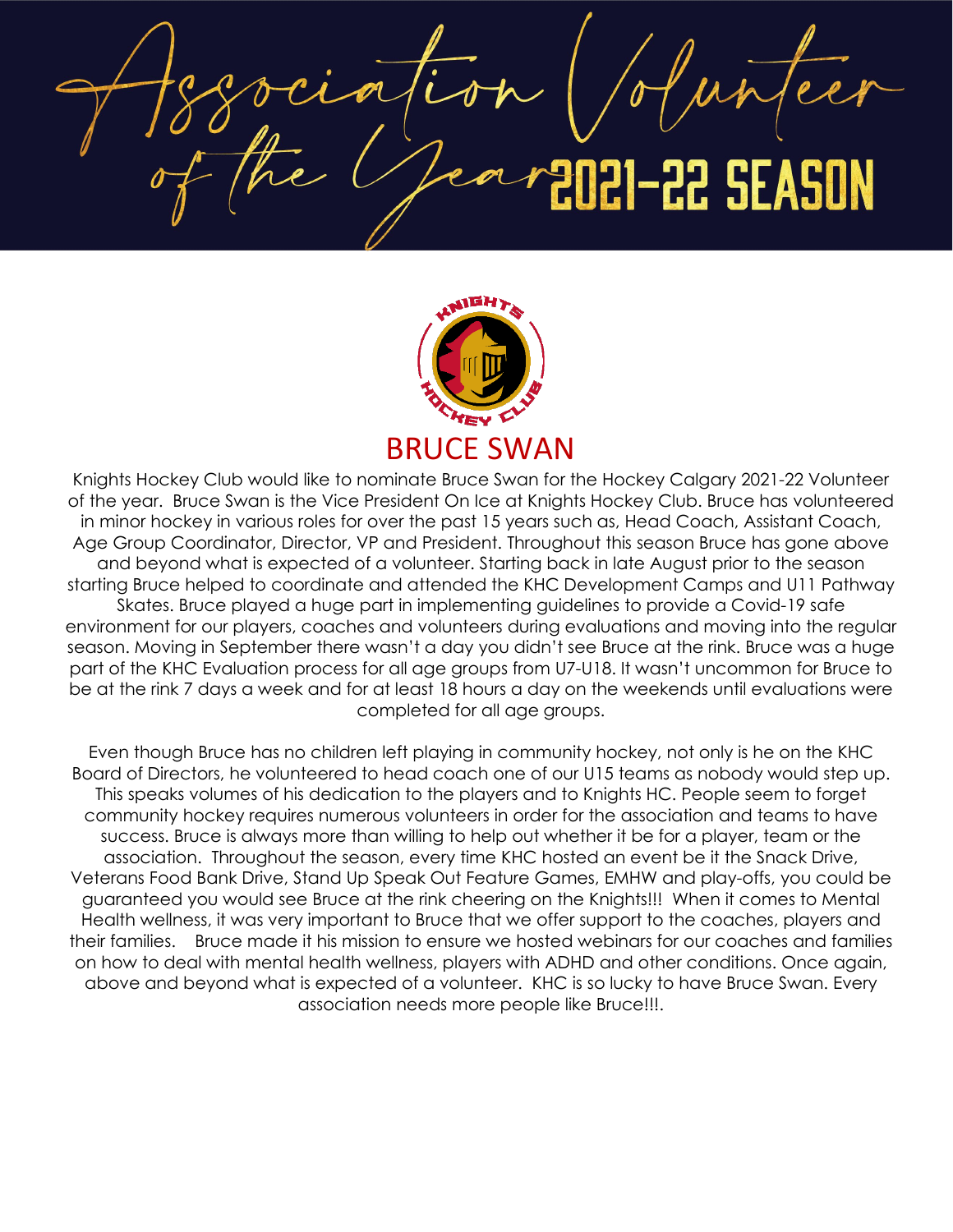22 SEA



Warren is perennially our most passionate volunteer and was a clear first choice as our volunteer of the year this season. He was the U15 eval coordinator and assistant coach on U15 BC 3 Black this season. He has been a division evaluation coordinator for about 8-9 years and spends countless hours dedicated to the process. His son played for the Northstars this season, yet he still put his name down to coach. But he doesn't only show up at the rink, he spends hours and hours off-ice on video sessions to improve the team. Lastly, Warren also runs our 3v3 program at the end of each March. Again, even without his kid participating, he coordinated the player sign-up, scheduled all the ice times, and sorted out the teams so each player would maximize their experience.



Mike has been a tireless, energetic long-time volunteer with the Warriors. He has served in numerous capacities ranging from a long-standing coach, various roles on the evaluations teams and last but not least coach director. Mike has been a coach whilst both of his boys played hockey with the NW Warriors and he continues to volunteer when his last son moved on to quadrant. Dr. Good is one of the first people to put up his hand whenever there is something we need assistance with. The kids love him because he is just a big kid at heart and he epitomizes what we look for in a coach and volunteer. Big shout out to Goodie for all the years he has been helping out.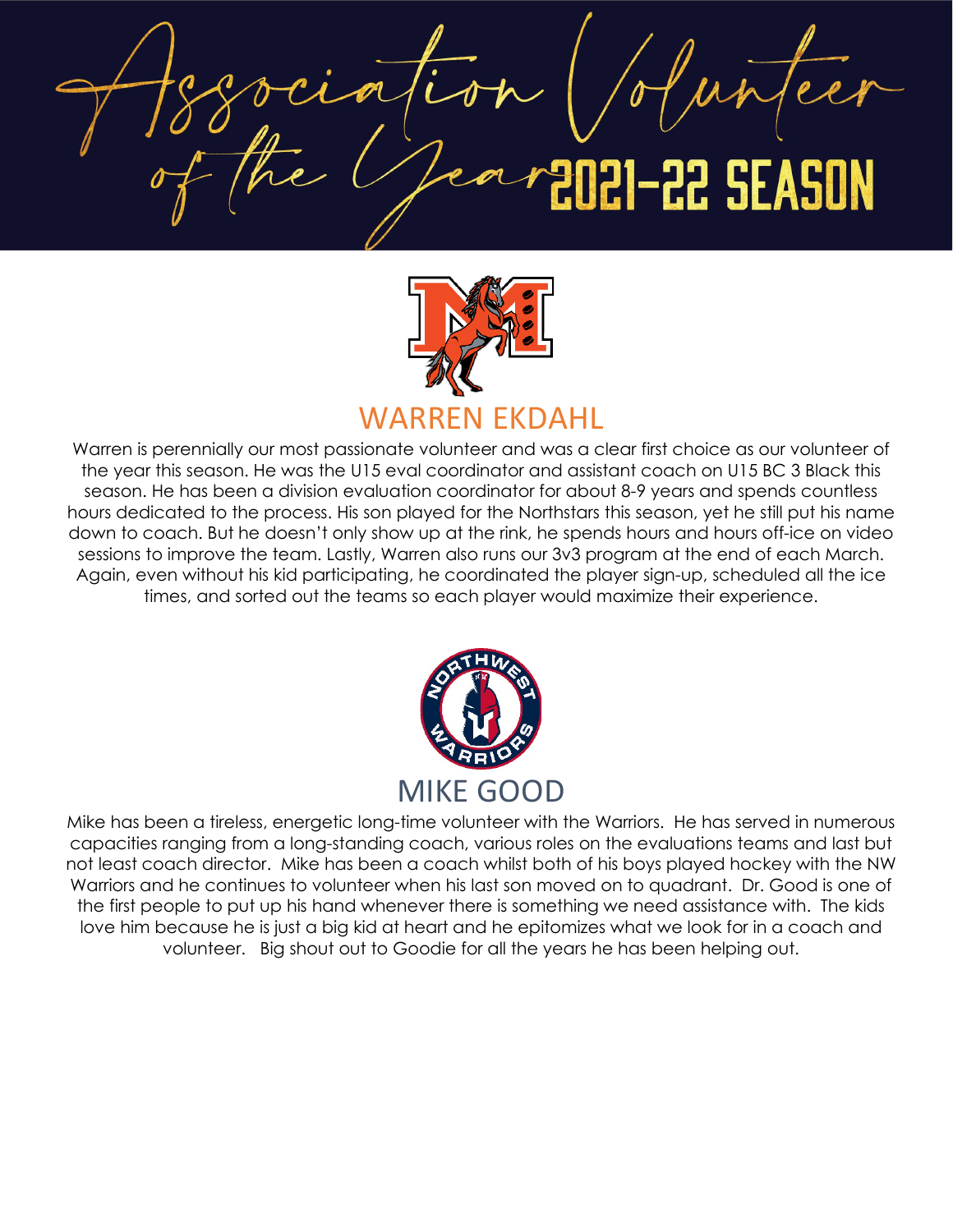22 SEASON



Doug is always the first to throw up his hand to do anything the association needs - not just for his son's teams but for any team in the association. He will scorekeep, work a penalty box, drive all over the city to drop and pick things up, he will move boxes ,and he is genuinely interested in all Northstar teams and kids. Any association would be lucky to have him as part of their group. We appreciate all the support he gives us as well as his always positive attitude. Thank you Doug!!.



Laurie is a hard working member of the CRAA team and has been volunteering for the last 5 years for the Royals. She has tirelessly helped out in so many areas: Conditioning camps, Blueline, Spring Camps, the U18AA Showdown, cooking and feeding coaches during evaluations each year, was a U13AA Director and is the current Ice Director.



# DAVID HUNTER

David has been our U13 Age Division Coordinator for the past 5 years. During which time he has dedicated countless hours to helping grow our U13 program, including being at the majority of U13 games offering encouragement to players, coaches and parents alike. David brings a seemingly unshakable positive attitude to both the association and the game of hockey.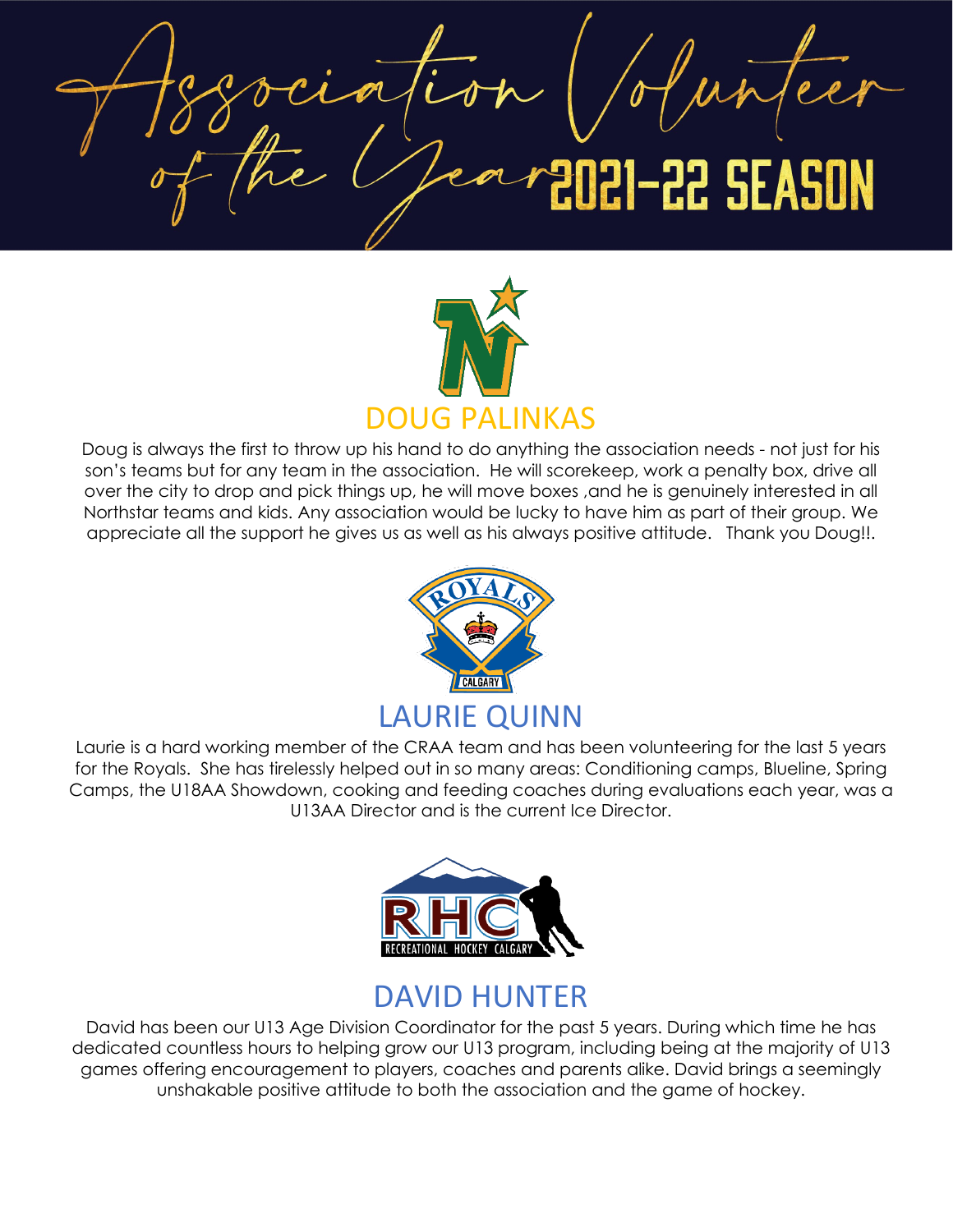**22 SEASON** 



# MARK BRODDLE

The Saints are pleased to present the Volunteer of the year award to Mark Broddle in recognition of his tireless efforts and outstanding leadership in hockey.

Mark has been with The Saints since its inception in 2012 and previous to that with PSA, in this time Mark has made an immeasurable impact in the lives of many players as a passionate advocate of fair play and leadership within our sport.

Never one to shy from a challenge, he has held the role of Coach and Assistant Coach almost every season since. Because of these efforts, Mark is well respected by both his players and peers. Mark is more than just a coach to our athletes. He becomes a friend to each and every one.

The Saints thank you for your time, dedication and the positive impact you have made.



COREY LEA

Corey is the Head Coach of our U15 BC3 team and been involved right from the beginning of the season. He participated on the Evaluation Committee and was a huge help throughout our evaluation process. Along with all the timeless preparation of practices and extra development he did for his team, he also did an unbelievable job setting up and managing the new CoachThem and The Coaches Site platform we implemented as part of our development program this year. He worked with other coaches to help them get the most out of these resources.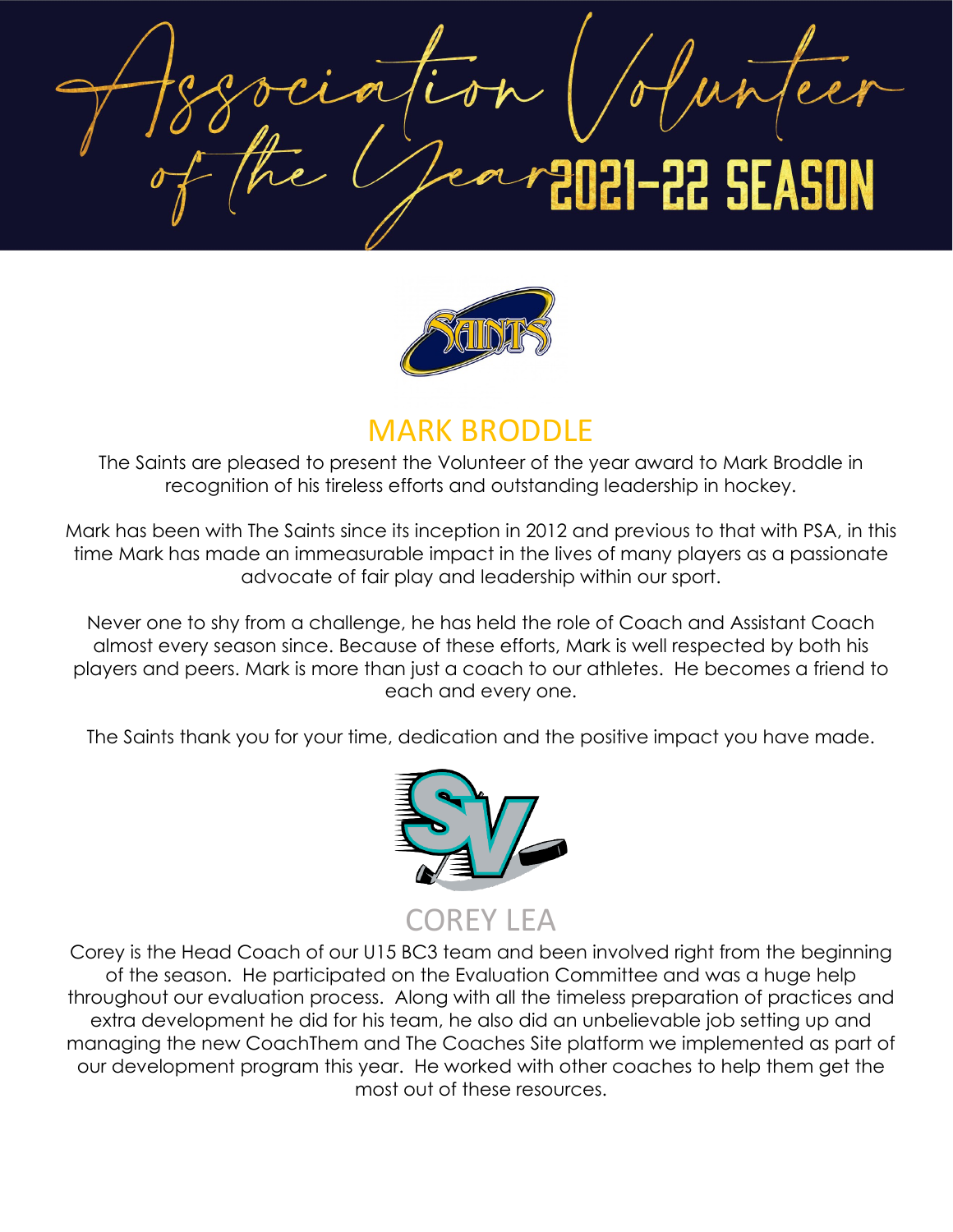22 SEASON



### PAUL CHARLEBOIS

Paul Charlebois' passion for, and dedication to Minor Hockey is evident in the countless hours that he volunteers for the Southwest Hockey Association. His commitment starts in the summer as the lead organizer and on-ice facilitator for Prep Camps put on for each of the various age groups in advance of evaluations. He spends the month of September at the hockey rink, leading on-ice evaluations, and actively assists with player evaluations in the stands. Paul is the Head Coach of the U7 SW SR 2 team, and an Assistant Coach for the U11 SW 1 team. He received multiple nominations from both the kids that he coached, and parents, for & making hockey fun. Looking to maximize his impact, Paul joined the SW Board of Directors in 2019 as the Assistant Director of Development; moving up to the Director of Development this 2021-22 season. Paul's ultimate goal was to put together an attractive and competitive program that would further develop the kids within our Association. Paul designed and drove the implementation of the first ever Academy Program for U9, U11 and U13; while also creating a Power Skating Program for U7 and U9. The goal of the Academy Program was to create an offering that is enticing, and which would compete with alternative elite programming; as a means to retain kids in the community program. In addition to providing those supplemental programs, Paul also restructured the Association Development Program. This Program is offered to all SW teams from U7 up to and including U18. Furthermore, there were monthly Goalie Development Sessions available for U9 to U18 goalies, and Defence specific Camps (Blueliner Camp)offered to U13, U15 and U18.

Paul does not seek out praise for the endless and selfless hours that he volunteers to the association - he simply looks to give back to the community and to share his passion for the game of hockey; all the while providing an opportunity and the means for the kids in our association to develop.